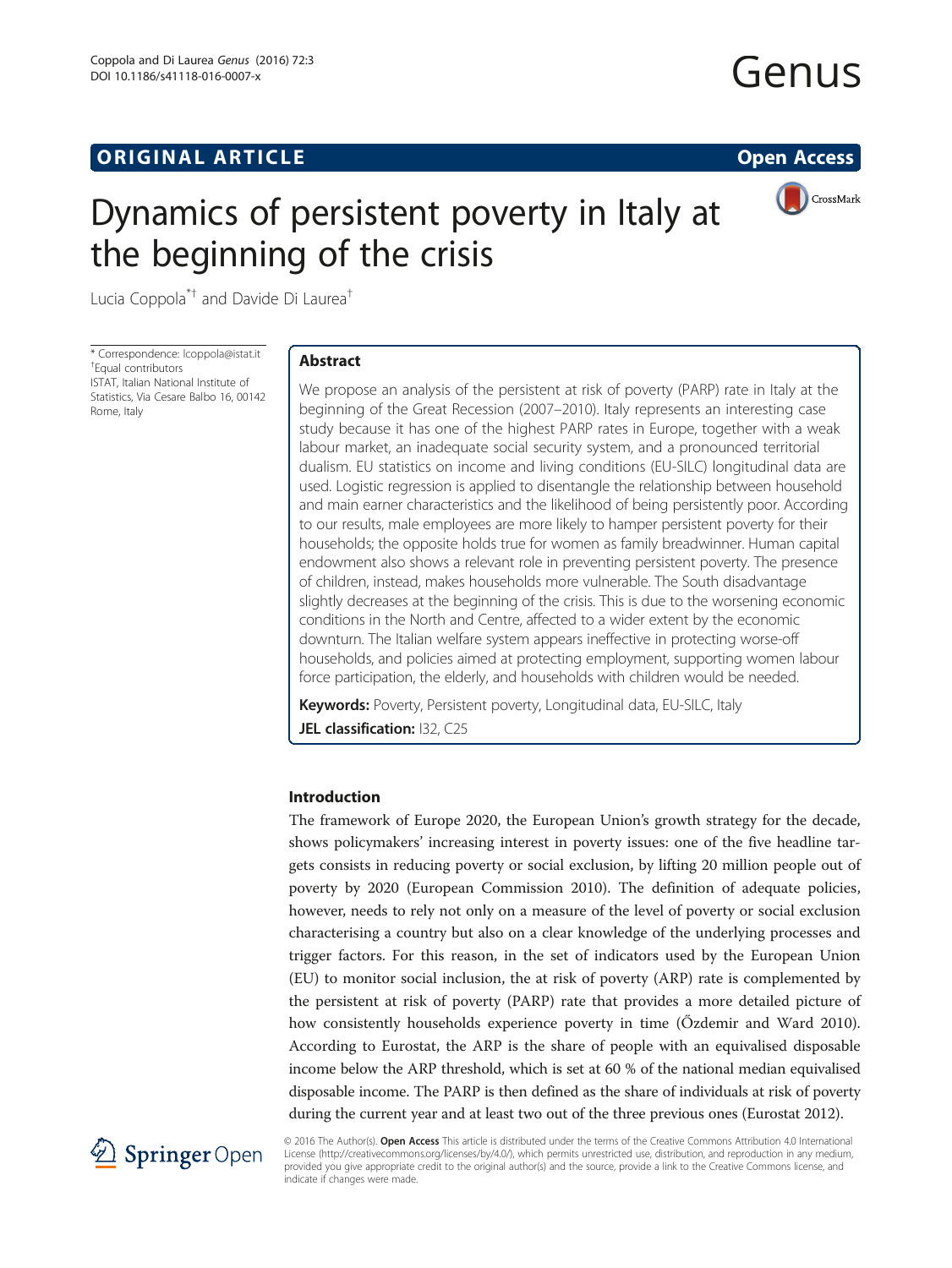In the European context, Italy shows high levels of both ARP and PARP, respectively, 18.2 and 11.6 % in 2010. They are 16.4 and 9.6 % in the EU27 in the same year. Broadly, in Italy about 64 % of the poor have been living in this condition persistently. Furthermore, Italy shows territorial dualism in terms of poverty or social exclusion (Istat [2011a](#page-16-0)), characterised by an extremely disadvantaged South, especially when persistent poverty is taken into account.

The causes of the Italian situation are a dual labour market combined with a scarcely supportive welfare system (Devicienti et al. [2014\)](#page-16-0). As far the labour market is concerned, middle-aged employees in medium-large firms are the most protected category, because they have access to more stable jobs and may benefit of social protection insurance in case of need, while women and young workers typically get into short-term, low-paying jobs with limited access to social insurance schemes (Baldini and Ciani [2011](#page-15-0)). The welfare state, belonging to the so-called Southern-European or Mediterranean model (Esping-Andersen [1990;](#page-16-0) Gal [2010\)](#page-16-0), does not provide universal or means-tested policies addressed to the most vulnerable households and strongly relies on family ties and intrafamilies support. Moreover, the persistence of division of roles by gender represents a weakness. The job loss or a decreased labour income by the breadwinner, typically a man, is not balanced by other household members' economic resources (Pasqua [2008](#page-16-0); Figari et al. [2011](#page-16-0)).

The territorial dualism is associated with a stronger division of traditional roles and a weaker labour market, in terms of quality and quantity of labour supply, in the South. Lower women's labour force participation, higher unemployment rates, and lower earnings are observed (Istat [2011b, c](#page-16-0)).

This study is the first to shed light on persistent poverty, as defined in the framework of the EU indicators to monitor poverty and social exclusion, in the Italian context. Our results are especially relevant in a context characterised by a welfare system unable to let worse-off households escape poverty.

Particularly, we propose two specific research hypotheses: (i) households relying on income from dependent employment—more protected by social insurance—are expected to be associated with lower levels of persistent poverty, while a disadvantage for households whose main earner is a woman is expected because women traditionally play a secondary economic role in Italy; (ii) territorial differences are expected to increase in a period of crisis, because the possible causes of persistent poverty are more prevalent in the South and not tackled by the welfare system.

We refer to the Eurostat definition of the PARP and compare persistently poor individuals with the rest of the population, using logistic regression on the Italian EU statistics on income and living conditions (EU-SILC) longitudinal data. Household and main earner characteristics, as well as potential trigger events, are taken into account. This approach allows us to disentangle the role played by the possible determinants of poverty as a persistent experience.

Our results show that if the main source of income is from dependent employment, households are less likely to be persistently poor, while income from self-employment, pensions, or other sources let households worse off. The presence of a woman as the main earner of the household is associated with a higher risk of being persistently poor, as for the presence of children. Finally, the South shows much worse economic conditions than the rest of the country, even if such a disadvantage decreases at the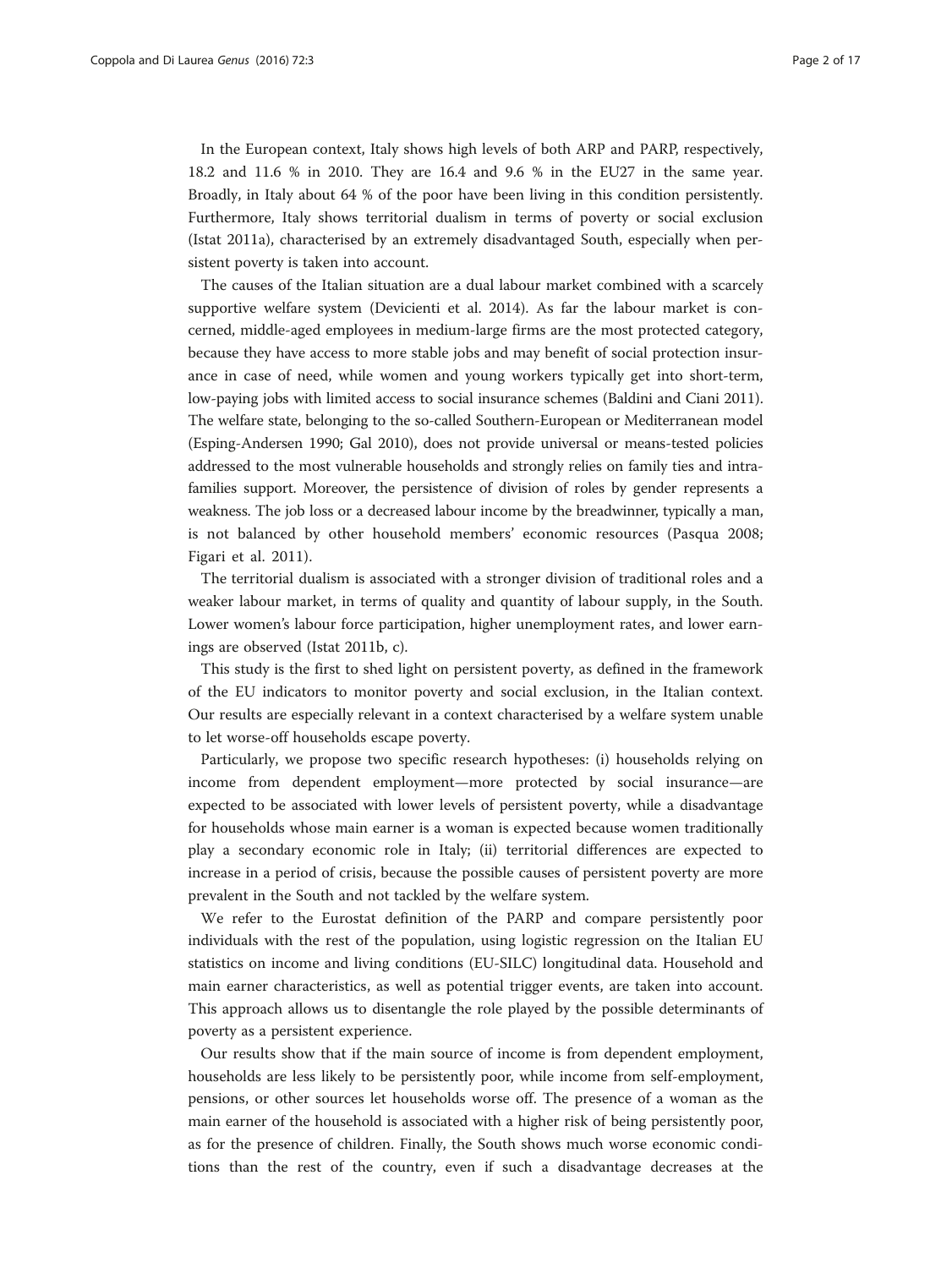beginning of the crisis, possibly because the economic downturn affected more production activities in the North and Centre.

Extremely limited and highly fragmented income maintenance schemes, together with low participation of women to the labour market, contribute to explain high levels of persistent poverty in Italy and territorial dualism. Policies aiming at protecting employment and supporting women labour force participation as well as households with children are needed to lift persistently poor households out of this condition.

This paper is structured as follows. The theoretical and Italian frameworks are illustrated, respectively, in the "Previous literature" and "[The Italian picture and research](#page-3-0) [hypotheses](#page-3-0)" sections. The data and method of the analysis are described in the "[Data](#page-6-0) [and methods](#page-6-0)" section. The main results are discussed in the "[Results](#page-8-0)" section, and the "[Conclusions](#page-13-0)" section concludes.

#### Previous literature

A vast literature studies poverty as a dynamic process, complementing the already wellestablished research on poverty as a static phenomenon. Different approaches have been applied, depending on the main focus of the research (see Aassve et al. [2006](#page-15-0), for a survey). They range from the analysis of poverty patterns or profiles that investigates how permanent or recurrent poverty is, as well as the household and individual characteristics associated with a more consistent experience of being poor (Muffels et al. [2000](#page-16-0); Gardiner and Hills [1999](#page-16-0); Fouarge and Layte [2005\)](#page-16-0); to poverty transitions that allow to identify characteristics and events that trigger poverty exits and prevent from poverty re-entries (Bane and Ellwood [1986;](#page-16-0) Jenkins [2000](#page-16-0); Fouarge and Layte [2005](#page-16-0); Aassve et al. [2006](#page-15-0); Vandecasteele [2010](#page-16-0); Andrioupoulou and Tsakloglou [2011a\)](#page-15-0); to income dynamics through variance component models (Stevens [1999\)](#page-16-0); and to counterfactual decomposition methods to assess the impact of socio-demographic and labour market country-specific characteristics on poverty (Dickens and Ellwood [2004;](#page-16-0) Damioli [2010\)](#page-16-0).

In this paper, we focus on the PARP rate: it is based on the longitudinal component of the EU-SILC that follows individuals during 4 years. Persistently poor individuals are ARP at the current year and at least two out of the preceding three ones. Thus, our approach of analysis is close to that applied to poverty patterns or profiles (Muffels et al. [2000](#page-16-0)), but only two groups of individuals are taken into account: the persistent and non-persistent poor.

So far, not much attention has been devoted to an in-depth analysis of this indicator (Őzdemir and Ward [2010](#page-16-0); Maître et al. [2011](#page-16-0); Jenkins and Van Kerm, [2011; 2014](#page-16-0)). Jenkins and Van Kerm ([2011](#page-16-0); [2014](#page-16-0)) claim that PARP can be predicted by ARP, through an existing near-linear relationship between these indicators. However, the analyses of the PARP indicator allow to shed a light on the most vulnerable households, which are not able to escape from the poverty condition. To this purpose, we take into account various poverty determinants, in terms of household characteristics and experienced events, besides those directly related to our main research hypotheses. To understand the effects of the current crisis, we also consider how the relationship between persistent poverty and its determinants evolves.

It is worth noting that the definition of income poverty is based on the equivalised disposable income that is the sum of all household and household members' income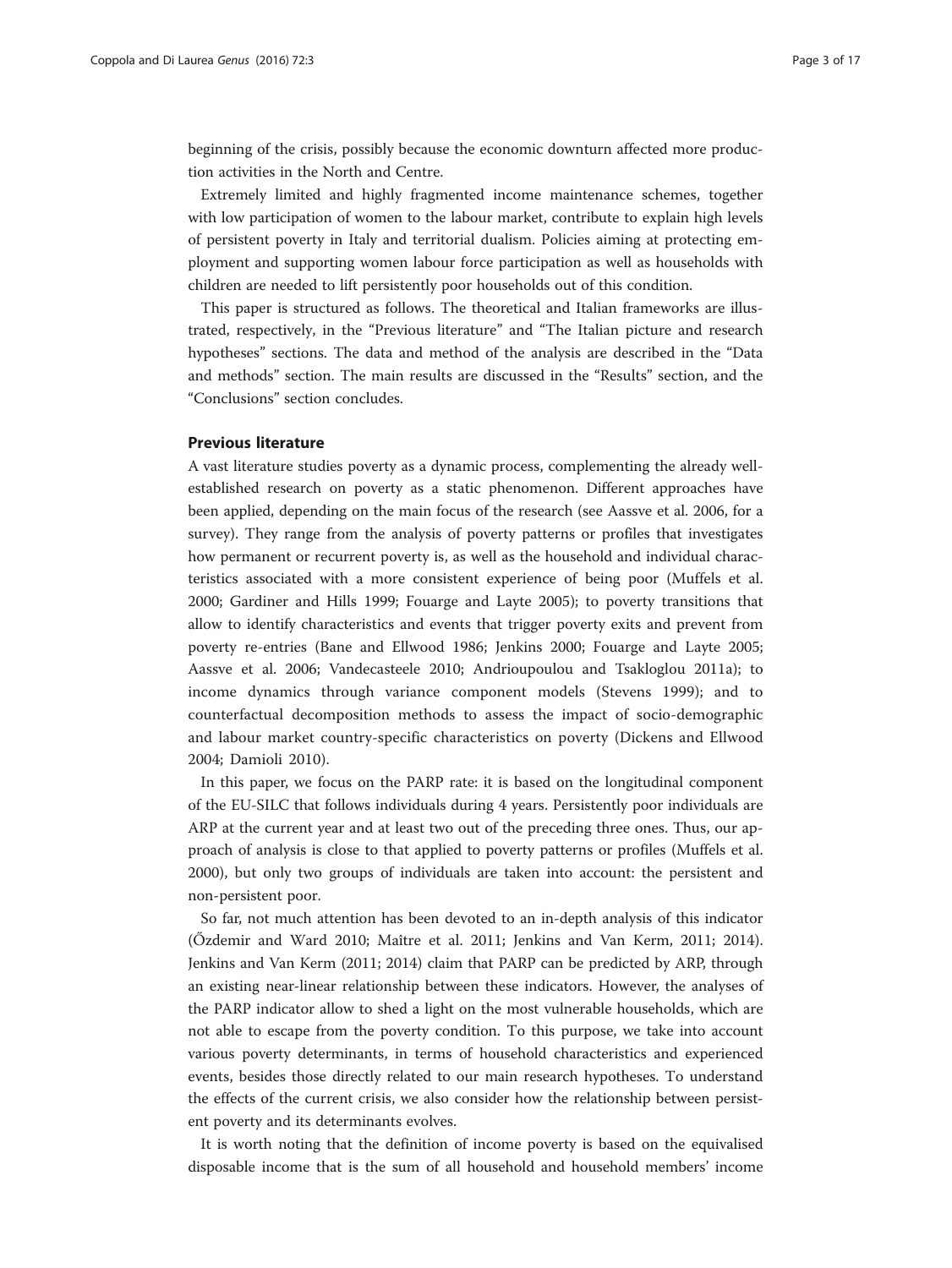<span id="page-3-0"></span>components, divided by the OECD equivalised household size. This definition relies on the assumption of income pooling, i.e. all household members have the same access to economic resources and the latter are used to achieve common household goals. Although such an assumption has been questioned (Donni and Chiappori [2011](#page-16-0); Ponthieux [2013](#page-16-0)), it is still widely adopted in the study of poverty. Thus, poverty is defined at the household level, because all individuals belonging to the same household are expected to benefit from the same economic resources and they all are experiencing the same poverty status.

Several household characteristics contribute to determine poverty status, the likelihood to exit or re-enter it, and the persistence of such a condition. Particularly, the presence of children, the elderly, or other members unable to participate in the labour market are associated with a high level of persistence (Aassve et al. [2006](#page-15-0); Devicienti et al. [2014\)](#page-16-0). The household head is representative of the household economic condition. If he/she has a scarce earning capacity, because of a low level of education, and he/she is not well suited for the labour market, either very young or old, the household is more likely to live in poverty (Devicienti et al. [2014\)](#page-16-0).

Apart from household characteristics, relative changes matter in keeping households persistently in poverty. Changes in household members' employment conditions and earning capacity indeed have been found to account for most of poverty transitions (Jarvis and Jenkins [1997;](#page-16-0) Muffels et al. [2000;](#page-16-0) McKernan and Ratcliffe [2005](#page-16-0)). Furthermore, household changes in terms of size and the household head, and demographic events as new births, union formation or dissolution, new household formation are also likely to trigger poverty transitions (McKernan and Ratcliffe [2005;](#page-16-0) Fouarge and Layte [2005](#page-16-0); Aassve et al. [2006](#page-15-0); Vandecasteele [2010](#page-16-0)).

Other research has been devoted to disentangle to what extent the persistence in poverty is determined by household members' characteristics (observed and unobserved), or to the previous experience of poverty itself. Evidence suggests that there is a direct effect from current to future poverty (Biewen [2009;](#page-16-0) Cappellari and Jenkins [2004](#page-16-0); Aassve et al. [2006;](#page-15-0) Andrioupoulou and Tsakloglou [2011a, b\)](#page-15-0). However, this issue is beyond the scope of our analysis.

#### The Italian picture and research hypotheses

Italy represents an interesting case study because it features one of the highest ARP rates in the European Union (see Fig. [1](#page-4-0)). In 2010, it was 18.2 %, about 2 percentage points higher than the EU27 mean (16.4 %). Germany and the UK have lower rates (15.6 and 17.1 %, respectively), while poverty is higher in Spain (20.7 %). The PARP rate was 11.6 % in Italy and 9.6 % in EU27. The aforementioned countries show lower persistence (9.1 % in Germany, 7.4 % in the UK, and 11 % in Spain), and only four countries—Portugal, Bulgaria, Greece, and Romania—exhibit higher figures. By comparing the PARP with the ARP, a rough estimate<sup>1</sup> of the share of individuals persistently poor among the poor can be provided. In 2010, the 63.7 % of the poor have experienced this condition persistently in Italy, in comparison with 58.5 % for the EU27 citizens, 43.3 % in the UK, 53.1 % in Spain, and 58.3 % in Germany. Only six countries—Cyprus, Portugal, Bulgaria, Netherlands, Romania, and Greece—achieved higher ratios.

The experience of poverty is extremely heterogeneous over the national territory, the South showing the highest ARP (31 % in 2010). Lower income levels—the median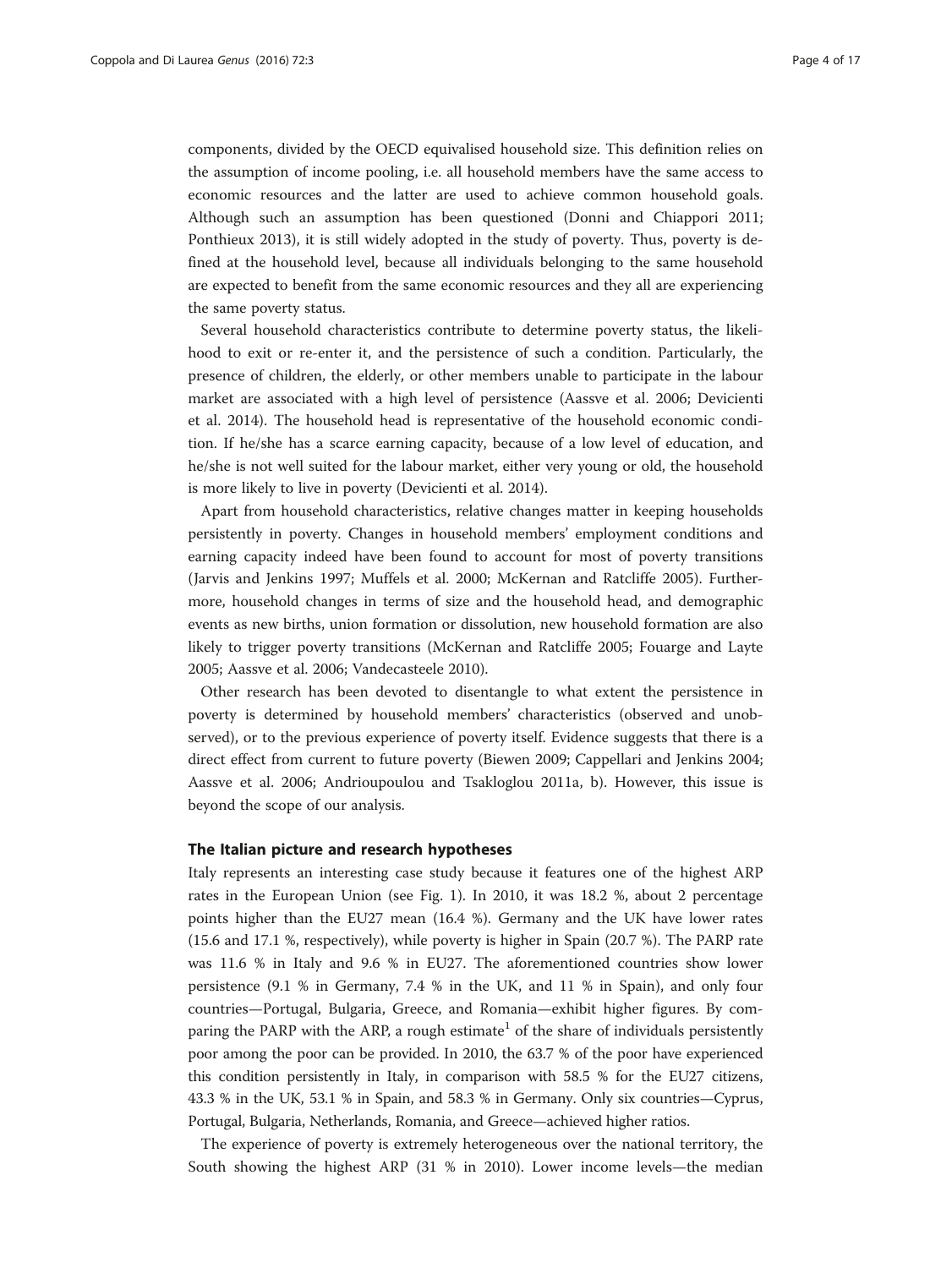<span id="page-4-0"></span>

household income is about 75 % of that in the North—go together with a higher proportion of severely deprived households: $2$  12.9 % in 2010, more than twice and three times than in the Centre and North (5.6 and 3.7 %, respectively) (Istat [2011a](#page-16-0)). Other relevant indicators of poverty, as absolute and relative poverty based on household consumptions, show that the South experiences much worse living conditions (Istat [2011d](#page-16-0)). The South witnesses also the highest level of  $PARP<sup>3</sup>$  (22 % in 2010), three and four times higher than in the Centre and North, with 8.9 and 4.8 %, respectively (see Fig. 2). Moreover, the share of ARP individuals in the South, who have been persistently poor, reaches 71.2 % in 2010 (in comparison with 63.5 and 47 % in the Centre and North, respectively).

Earnings from work are the main source of income. So the functioning of the labour market plays a key role in determining the households' income distribution. Among workers, middle-aged employees in large industrial firms are more likely to hold permanent positions, and they rely on more stable economic resources. In contrast, women and the young typically have access to short-term, low-paying jobs only (Baldini and Ciani [2011\)](#page-15-0).

Furthermore, the welfare system, very often assimilated to the Southern-European model (Esping-Andersen [1990\)](#page-16-0), is scarcely supportive. Social interventions are not

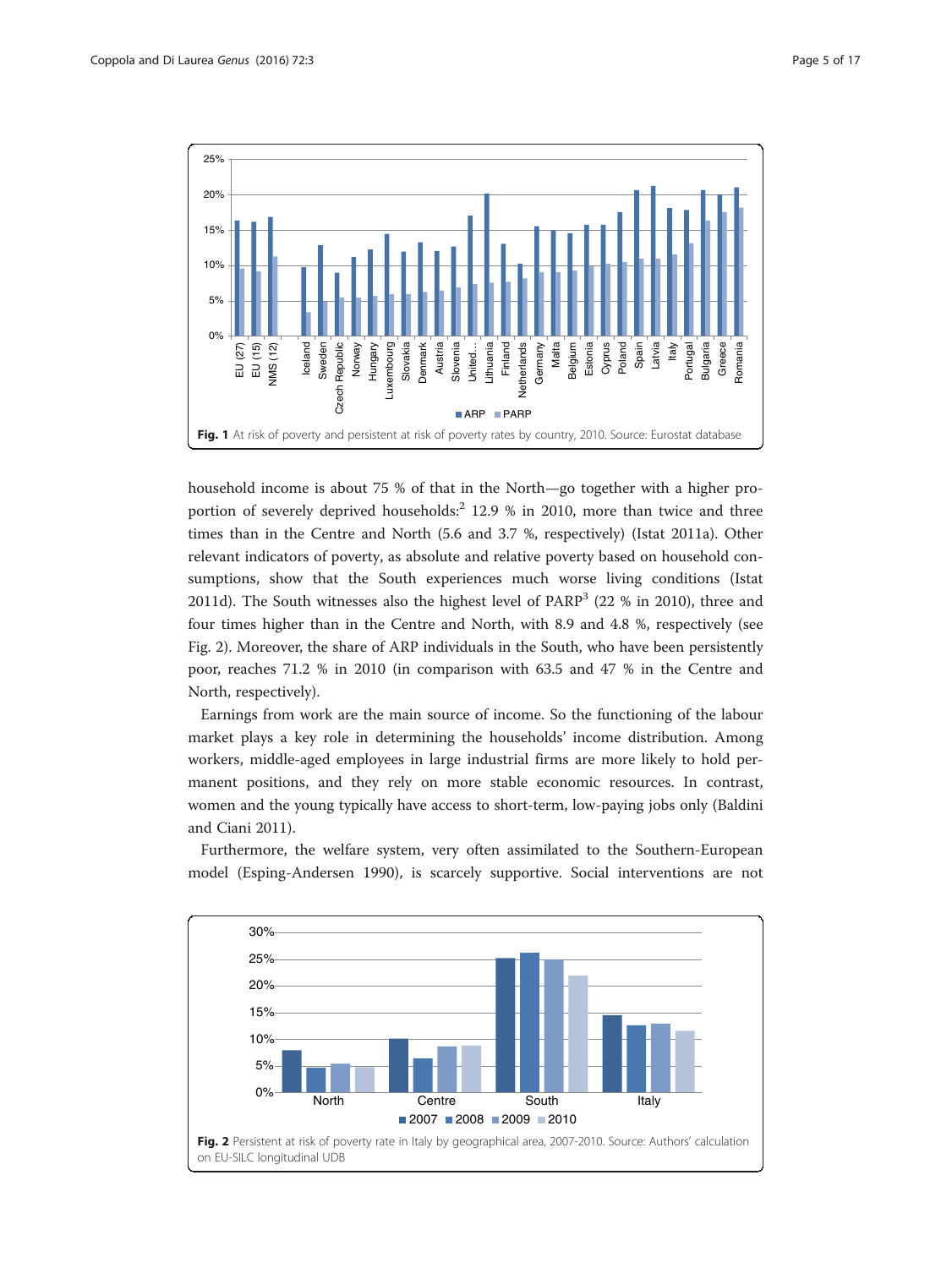universally accessible but for health needs. There exists a limited and highly fragmented income maintenance system, based on different eligibility criteria and most recent earnings' replacement rates and addressing employees facing reduced work activities or unemployment. The prevalent scheme against the risk of underemployment or temporary unemployment for workers in medium-large industrial firms ("Cassa Integrazione Guadagni", CIG) is based on contributory history and accessible to employees not in managerial positions. CIG has an 80 % replacement rate, and it is capped at about 1150 euros per month as a gross amount.

Similarly, unemployment insurance is available mostly for employees in large firms. It has a replacement rate between 40 and 60 % with the same cap as above. It is provided for a period of 8 months, extended to 12 months for individuals aged 50 and over. There are no means-tested benefits for individuals not eligible or no longer eligible for unemployment benefits, and a system of minimum income level, independent on the employment status, is also absent. As a consequence, employees in small firms and self-employed and precarious workers are not protected (Figari et al. [2011](#page-16-0); Baldini and Ciani [2011\)](#page-15-0).

The rationale for this kind of welfare regime is largely based on the so-called breadwinner model, where a person's earnings are the primary source of support for the whole family. Generally speaking, adult men are expected to provide for their families; hence, they are typically the beneficiaries for social allowances. Besides, workers cannot rely on an adequate childcare system to reconcile work and family. The young do not benefit from any specific employment policies or economic support to start a business. The social sustainability of such a welfare framework is granted by informal processes. It strongly relies on family ties and intergenerational solidarity, leaving families alone in taking care for the young and elderly also in economic terms (Gal [2010](#page-16-0)).

Women's condition in the labour market is characterised by occupational segregation, lower returns from human capital, and lower wages (e.g. male and female full-time employees earn 1411 and 1257 euros per month, respectively, in 2010—see section 3.3.1 in Istat [2011c\)](#page-16-0). In 2010, Italian women show lower employment rates than men (46.1 and 67.7 %, respectively), higher unemployment rates (9.7 vs 7.6 % of men), and much higher inactivity rates (48.9 compared to 26.7 % of men) (Istat [2011b\)](#page-16-0). Furthermore, female employment rate in Italy is much lower than in Europe (58.2 % in 2010) (Istat [2011c,](#page-16-0) chapter 3). Women's low labour market participation is strictly related to their being responsible for most of the family care (Istat [2011e\)](#page-16-0). Such a gendered division of roles contributes to make families particularly vulnerable, because the job loss or a labour income decrease experienced by the main earner is barely cushioned by other household members' economic resources (Figari et al. [2011\)](#page-16-0).

Finally, the pension system is far from generous: 44 % of beneficiaries receive monthly benefits of less than 1000 euros gross (Istat [2013a\)](#page-16-0).

The South-North gap in terms of economic well-being may be explained by relevant territorial differences in all the aspects so far discussed: the South is characterised by a wider gender specialisation, lower labour participation, and higher unemployment rates (Istat [2011b, c](#page-16-0)). In 2010, the employment rate is 43.9 % in the South, while it is higher than 60 % in the other regions (i.e. 65 and 61.5 % in the North and Centre, respectively). Besides, the unemployment rate in the South is 13.4 % (12 and 15.8 % for men and women, respectively), while it is 5.9 % in the North and 7.6 % in the Centre.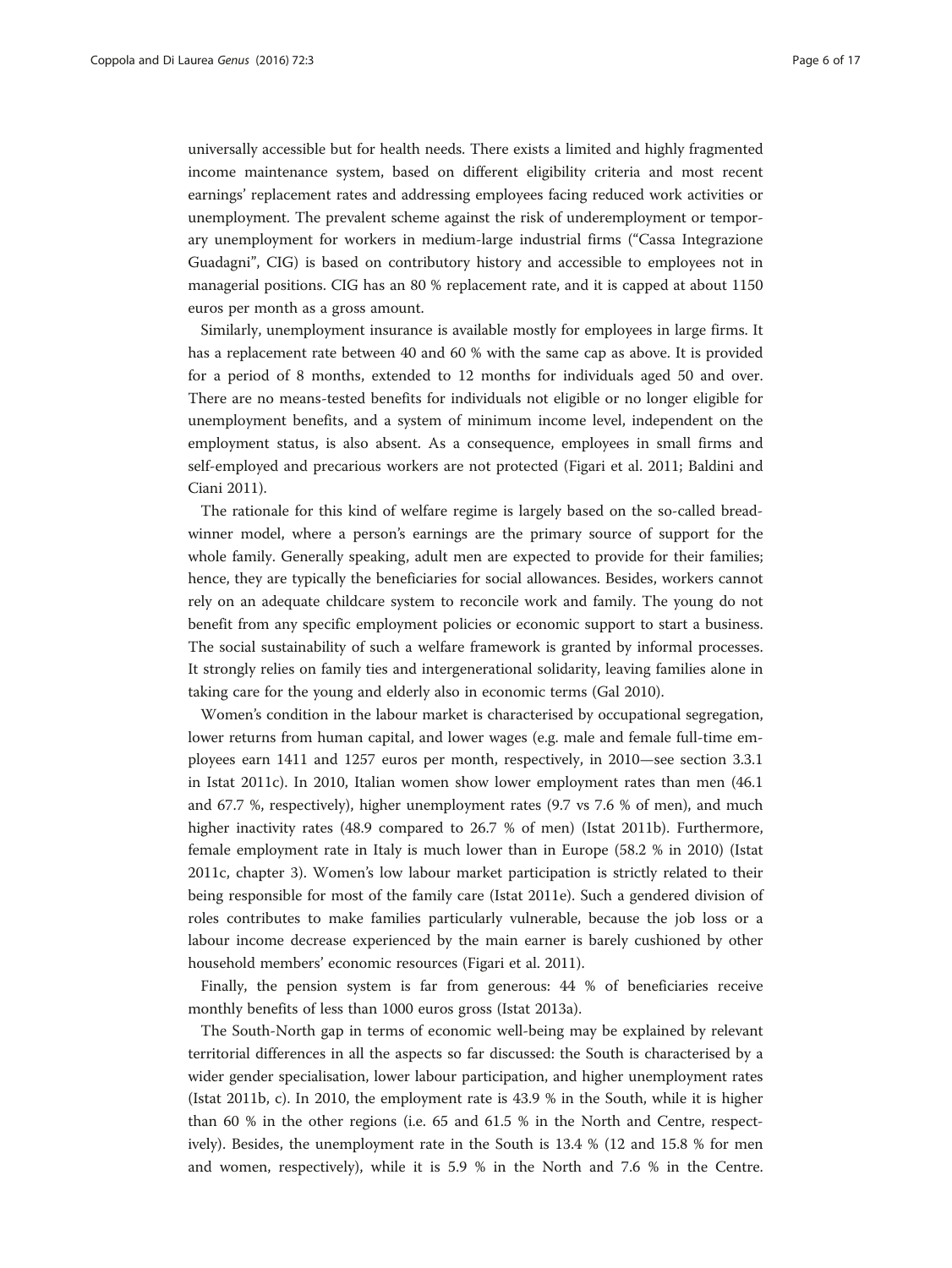<span id="page-6-0"></span>Inactivity rate also is much higher in the South than in the other regions (i.e. 49.2 % in the South, 30.8 % in the North, and 33.4 % in the Centre) and achieves 63.7 % for women (39.6 and 43.1 % of women in the North and Centre, respectively).

Provided this picture of welfare system and labour market characteristics, our main research hypotheses concern the relationship between persistent poverty and (i) main earner income source and gender, to investigate the combined effects of a welfare state supporting mostly experienced employees and a gendered division of roles; (ii) the temporal evolution of territorial gap at the beginning of a period of crisis, to investigate territorial differences in terms of labour market and lack of adequate social protection policies.

Hypothesis I: Main earner income from dependent employment is expected to be associated with lower levels of persistent poverty. Employees are less at risk of losing their job and more likely to be eligible for income maintenance schemes, in case of need. A disadvantage for households whose main earner is a woman is expected because women traditionally play a secondary economic role.

Hypothesis II: Territorial differences are expected to increase in a period of crisis, because the possible determinants of persistent poverty are more prevalent in the South.

#### Data and methods

EU-SILC is the reference source for monitoring poverty and social exclusion in the EU. It relies on output harmonised national surveys: target variables are produced according to country-specific requirements, but common guidelines, procedures, concepts, and classifications are adopted to maximise comparability (European Commission [2003\)](#page-16-0).

EU-SILC allows for both cross-sectional and longitudinal estimates. The longitudinal component, conceived for the study of poverty as a dynamic phenomenon, is based on a rotational sample design with four rotational groups, in Italy and most of the other countries. As shown in Table 1, every year a new sample is drawn and followed for 4 years. In a given year, the cross-sectional sample is made of households and household members belonging to four different panels (at the first, second, third, and fourth interview). At the moment of these analyses, four complete panels were available, covering the period preceding the crisis (2004–2007) and the subsequent period that includes the Great Recession beginning (2007–2010).

Italy applies a two-stage sampling design, where the first stage units are the municipalities and the second stage units are the households (Istat [2013b\)](#page-16-0). Every year a sample of 8000 households is drawn and all household members belong to the sample.



Table 1 Rotational sample design of Italian EU-SILC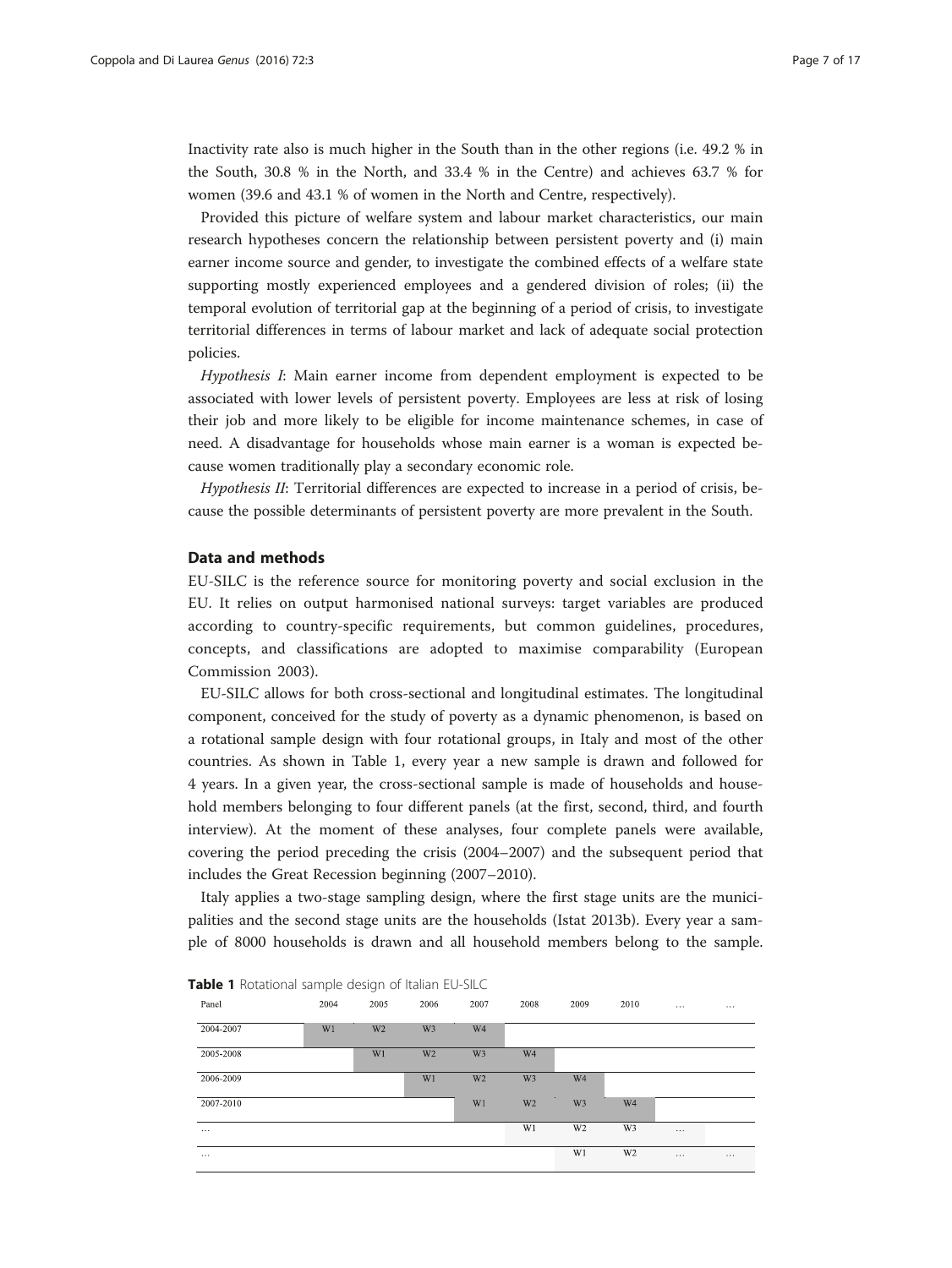Table 2 shows the number of households with a complete interview at the first wave of each panel (about 6200) and the corresponding number of household members (about 15,000). Differences in the sample size at the first wave are due to first wave nonresponse and household composition. Some of the sample individuals exit the panel temporarily or permanently, for non-response reasons or because they die or move abroad (see Eurostat [2010](#page-16-0), for a detailed description of EU-SILC target population and following rules), and no information is available about their poverty condition. Being PARP defined as the share of ARP individuals during the last year, and at least two out of the three previous ones, it is computed only on individuals present in the panel during four consecutive years (the so-called balanced panels). In turn, all the individuals who exit the panel temporarily or permanently are dropped by the indicator computation and the analyses in the following.

As shown in Table 2, the balance panel size is about 10,000 individuals, i.e. 64.7 % of the initial sample, with some small differences by panel. Likely, these individuals differ from those who exit the panel according to some characteristics of interest and related to poverty. If this is the case, estimates on the balance panel may be biased. For this reason, the EU-SILC user database provides longitudinal weights that in principle correct for potential bias introduced by the sample selection (Eurostat [2010](#page-16-0)). In Italy, longitudinal weights are provided at individual level and are adjusted for non-response, controlling for some characteristics (territorial domain, demographic size of the municipalities, number of household members, nationality, sex, age, education, and professional condition) (see Istat [2013b](#page-16-0), for a detailed description of individual longitudinal weights).

The analyses we show in the following are based on the pooling of the four balanced samples, and normalised longitudinal weights are used to control for potential bias.

It is worth noting that, according to Eurostat, individuals are—by definition—certainly poor in the last year of observation, but not necessarily in the first one. Official indicator breakdowns, thus, are provided according to individual characteristics at the last year of observation. However, since in this paper we are interested in the determinants of poverty dynamics, and trigger events, characteristics at the first wave are controlled for, as well as some selected changes that occurred during the period of observation<sup>4</sup>.

We apply logistic regression to estimate the likelihood of being persistently poor: persistently poor individuals are compared to all other individuals, regardless of the pattern of poverty they experienced during the period of observation (i.e. never poor or poor only in some of the years).

Poverty is computed at the household level: if the household equivalised disposable income is below the poverty threshold (i.e. the 60 % of the national median equivalised

| Panel     | Interviewed households<br>at wave 1 | Interviewed individuals<br>at wave 1 (a) | Balanced sample<br>size-individuals (b) | Achieved sample<br>rate $(b)/(a) \times 100$ |  |  |
|-----------|-------------------------------------|------------------------------------------|-----------------------------------------|----------------------------------------------|--|--|
| 2004-2007 | 6259                                | 15,822                                   | 10.466                                  | 66.1                                         |  |  |
| 2005-2008 | 6194                                | 15,805                                   | 10,148                                  | 64.2                                         |  |  |
| 2006-2009 | 6167                                | 15.389                                   | 9822                                    | 63.8                                         |  |  |
| 2007-2010 | 6115                                | 15,302                                   | 9903                                    | 64.7                                         |  |  |
| Total     | 24,735                              | 62.318                                   | 40.339                                  | 64.7                                         |  |  |

Table 2 Longitudinal sample size of Italian EU-SILC by panel

Source: authors' calculation on EU-SILC longitudinal UDB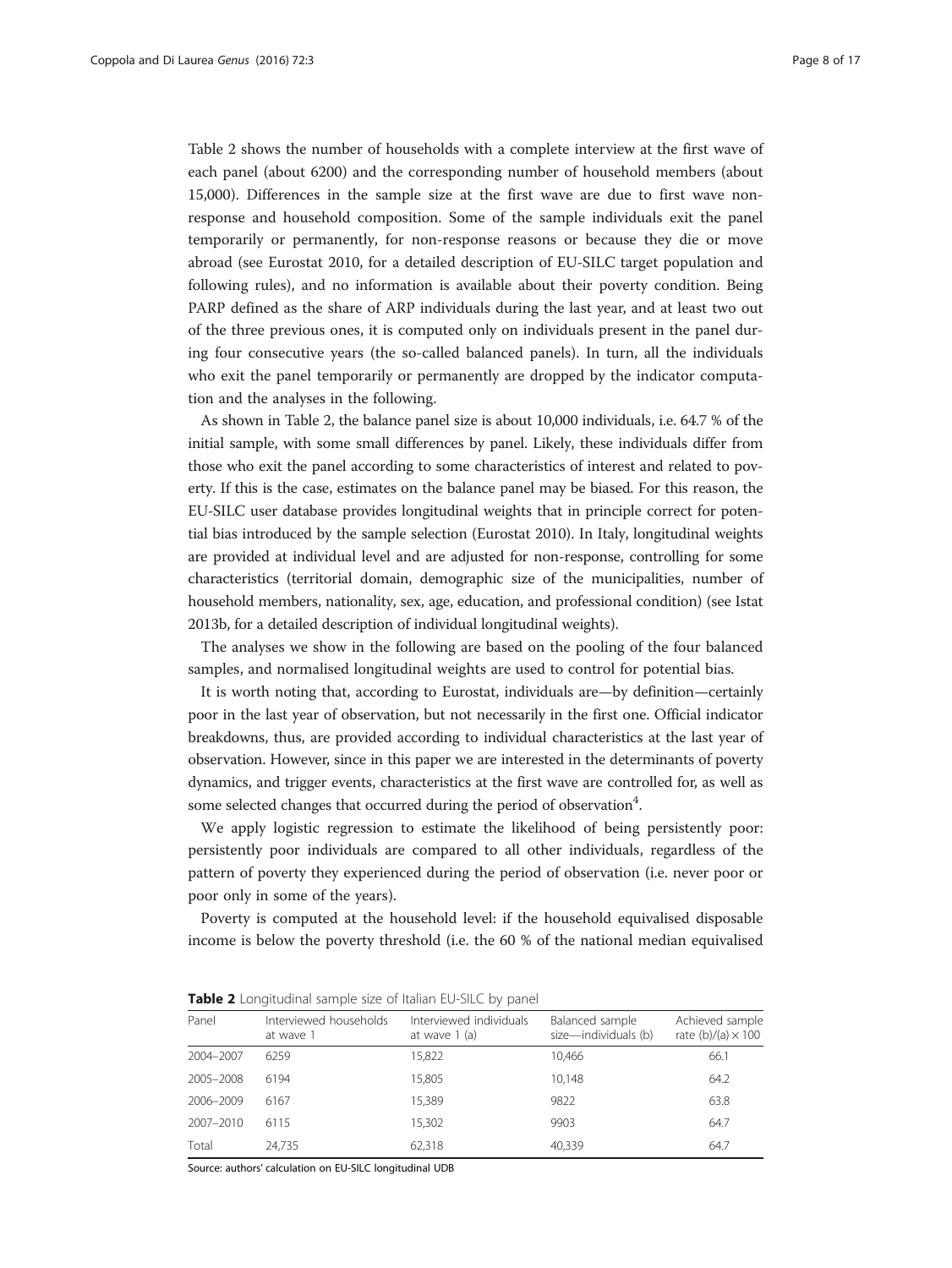<span id="page-8-0"></span>disposable income), all the household members are poor. Coherently, also covariates are computed at the household level. In particular, we control for household-specific and main earner characteristics. The main earner is chosen because it is considered as the most representative of the household economic condition. However, the analyses are carried out at an individual level, for two main reasons. First, the PARP rate is computed as the share of individuals living in such a condition. Since we are interested in the analyses of the Europe 2020 indicator, as defined by Eurostat, we want to stay as close as possible to the original definition. Second, longitudinal weighs are provided at the individual level (i.e. they differ among the household members) because they correct for non-response at the individual level. Since all household members have the same characteristics, robust standard errors are provided.

Tables [3](#page-9-0) and [4](#page-10-0) show some descriptive statistics for the qualitative and quantitative covariates, respectively, by panel.

In order to verify our research hypotheses, we interact the main earner source of income (from dependent employment, self-employment, old-age pensions or other sources) with gender (hypothesis I) and the region of residence (North-Centre or South) with the year (hypothesis II). Other control variables are household-specific characteristics and their square: the number of earners, children<sup>5</sup>, and elderly<sup>6</sup>. Furthermore, main earner's characteristics are worth of consideration: sex, age (in classes: lower than 35, 35–44, 45–54, 55–64, 65 or more), educational level (up to lower secondary education, secondary education, university degree or higher), and partner's educational level. We also control for the following life events: change in the household size and number of earners, new birth, new household formation, and change of the main earner.

The estimates of average marginal effects are also shown, to provide an easier interpretation of the model estimates (see Williams [2012](#page-16-0), for a detailed description).

#### Results

Table [5](#page-11-0) shows the logistic regression estimates for the pooled panels under analysis and average marginal effects. The coefficients of the main earner's source of income show that, as expected, households relying mostly on income from dependent employment are the least likely to be persistently poor. According to average marginal effects, if the main earner's income is from self-employment or pensions, the probability of being persistently poor is about 3 and 4 % higher, respectively. Such a probability is about 9 % higher when the household has to rely on other sources of income. Moreover, if the main earner is a woman, then the risk of living in a persistently poor household is 3 % higher. Interaction terms between sex and sources of income are also significant, suggesting that female disadvantage is lower when she earns income from self-employment or other sources. Table [6](#page-12-0) shows average marginal effects for women, by income source. We notice that female main earners have a 3.7 and 4.9 % higher probability of being persistently poor when their main income source is, respectively, dependent employment or pensions. Thus, our first hypothesis seems to be confirmed by these estimates. In comparison with the households whose main earner is an employee, all other sources of income are either less stable and less protected by the welfare system in case of unemployment or income decrease, as in the case of self-employment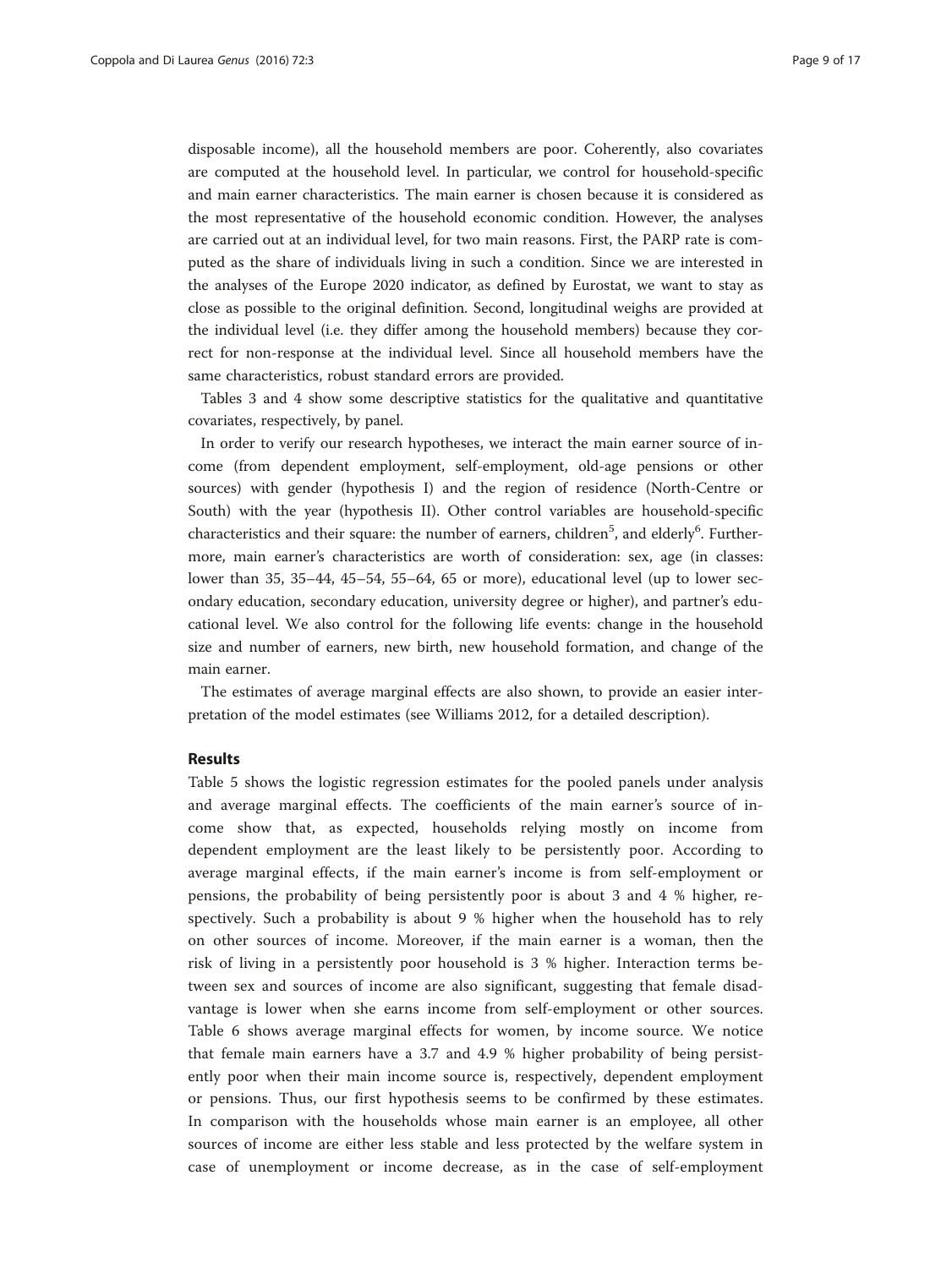|                             | Panel     |       |           |       |           |       |           |       |        |       |
|-----------------------------|-----------|-------|-----------|-------|-----------|-------|-----------|-------|--------|-------|
|                             | 2004-2007 |       | 2005-2008 |       | 2006-2009 |       | 2007-2010 |       | Total  |       |
|                             | $\eta$    | %     | $\eta$    | %     | $\eta$    | %     | n         | %     | n      | %     |
| Region                      |           |       |           |       |           |       |           |       |        |       |
| North                       | 4694      | 44.85 | 4219      | 41.57 | 4200      | 42.76 | 4220      | 42.61 | 17,333 | 42.97 |
| Centre                      | 2325      | 22.21 | 2534      | 24.97 | 2224      | 22.64 | 2185      | 22.06 | 9268   | 22.98 |
| South                       | 3447      | 32.94 | 3395      | 33.45 | 3398      | 34.60 | 3498      | 35.32 | 13,738 | 34.06 |
| Sex                         |           |       |           |       |           |       |           |       |        |       |
| Male                        | 7768      | 74.22 | 7529      | 74.19 | 7110      | 72.39 | 7221      | 72.92 | 29,628 | 73.45 |
| Female                      | 2698      | 25.78 | 2619      | 25.81 | 2712      | 27.61 | 2682      | 27.08 | 10,711 | 26.55 |
| Source of income            |           |       |           |       |           |       |           |       |        |       |
| Dep. empl.                  | 5371      | 51.32 | 5168      | 50.93 | 4922      | 50.11 | 5334      | 53.86 | 20,795 | 51.55 |
| Self-empl.                  | 2079      | 19.86 | 2040      | 20.10 | 1900      | 19.34 | 1877      | 18.95 | 7896   | 19.57 |
| Old-age pensions            | 2664      | 25.45 | 2601      | 25.63 | 2621      | 26.68 | 2375      | 23.98 | 10,261 | 25.44 |
| Other sources               | 352       | 3.36  | 339       | 3.34  | 379       | 3.86  | 317       | 3.20  | 1387   | 3.44  |
| Age                         |           |       |           |       |           |       |           |       |        |       |
| $<$ 35                      | 1832      | 17.50 | 1661      | 16.37 | 1448      | 14.74 | 1496      | 15.11 | 6437   | 15.96 |
| $35 - 44$                   | 2697      | 25.77 | 2749      | 27.09 | 2618      | 26.65 | 2567      | 25.92 | 10,631 | 26.35 |
| $45 - 54$                   | 2410      | 23.03 | 2262      | 22.29 | 2267      | 23.08 | 2409      | 24.33 | 9348   | 23.17 |
| $55 - 64$                   | 1693      | 16.18 | 1557      | 15.34 | 1531      | 15.59 | 1560      | 15.75 | 6341   | 15.72 |
| $65+$                       | 1834      | 17.52 | 1919      | 18.91 | 1958      | 19.93 | 1871      | 18.89 | 7582   | 18.80 |
| Educational level           |           |       |           |       |           |       |           |       |        |       |
| Up to lower secondary       | 5793      | 55.35 | 5408      | 53.29 | 5330      | 54.27 | 5236      | 52.87 | 21,767 | 53.96 |
| Secondary                   | 3545      | 33.87 | 3643      | 35.90 | 3373      | 34.34 | 3458      | 34.92 | 14,019 | 34.75 |
| University or higher        | 1128      | 10.78 | 1097      | 10.81 | 1119      | 11.39 | 1209      | 12.21 | 4553   | 11.29 |
| Partner's educational level |           |       |           |       |           |       |           |       |        |       |
| No partner                  | 2991      | 28.58 | 2738      | 26.98 | 2754      | 28.04 | 2666      | 26.92 | 11,149 | 27.64 |
| Up to lower secondary       | 4460      | 42.61 | 4158      | 40.97 | 4036      | 41.09 | 4001      | 40.40 | 16,655 | 41.29 |
| Secondary                   | 2122      | 20.28 | 2307      | 22.73 | 2054      | 20.91 | 2328      | 23.51 | 8811   | 21.84 |
| University or higher        | 893       | 8.53  | 945       | 9.31  | 978       | 9.96  | 908       | 9.17  | 3724   | 9.23  |
| Change in no. of earners    |           |       |           |       |           |       |           |       |        |       |
| No change                   | 6020      | 57.52 | 5694      | 56.11 | 5666      | 57.69 | 5649      | 57.04 | 23,029 | 57.09 |
| Gained only                 | 1983      | 18.95 | 1965      | 19.36 | 1872      | 19.06 | 1085      | 10.96 | 6905   | 17.12 |
| Lost only                   | 1271      | 12.14 | 1057      | 10.42 | 916       | 9.33  | 1816      | 18.34 | 5060   | 12.54 |
| Gained and lost             | 1192      | 11.39 | 1432      | 14.11 | 1368      | 13.93 | 1353      | 13.66 | 5345   | 13.25 |
| Change in household size    |           |       |           |       |           |       |           |       |        |       |
| No                          | 8245      | 78.78 | 7969      | 78.53 | 8046      | 81.92 | 7972      | 80.50 | 32,232 | 79.90 |
| Yes                         | 2221      | 21.22 | 2179      | 21.47 | 1776      | 18.08 | 1931      | 19.50 | 8107   | 20.10 |
| New birth                   |           |       |           |       |           |       |           |       |        |       |
| No                          | 10,024    | 95.78 | 9742      | 96.00 | 9462      | 96.33 | 9572      | 96.66 | 38,800 | 96.18 |
| Yes                         | 442       | 4.22  | 406       | 4.00  | 360       | 3.67  | 331       | 3.34  | 1539   | 3.82  |
| New household               |           |       |           |       |           |       |           |       |        |       |
| No                          | 10,214    | 97.59 | 9906      | 97.62 | 9641      | 98.16 | 9708      | 98.03 | 39,469 | 97.84 |
| Yes                         | 252       | 2.41  | 242       | 2.38  | 181       | 1.84  | 195       | 1.97  | 870    | 2.16  |

<span id="page-9-0"></span>Table 3 Covariates sample distributions by panel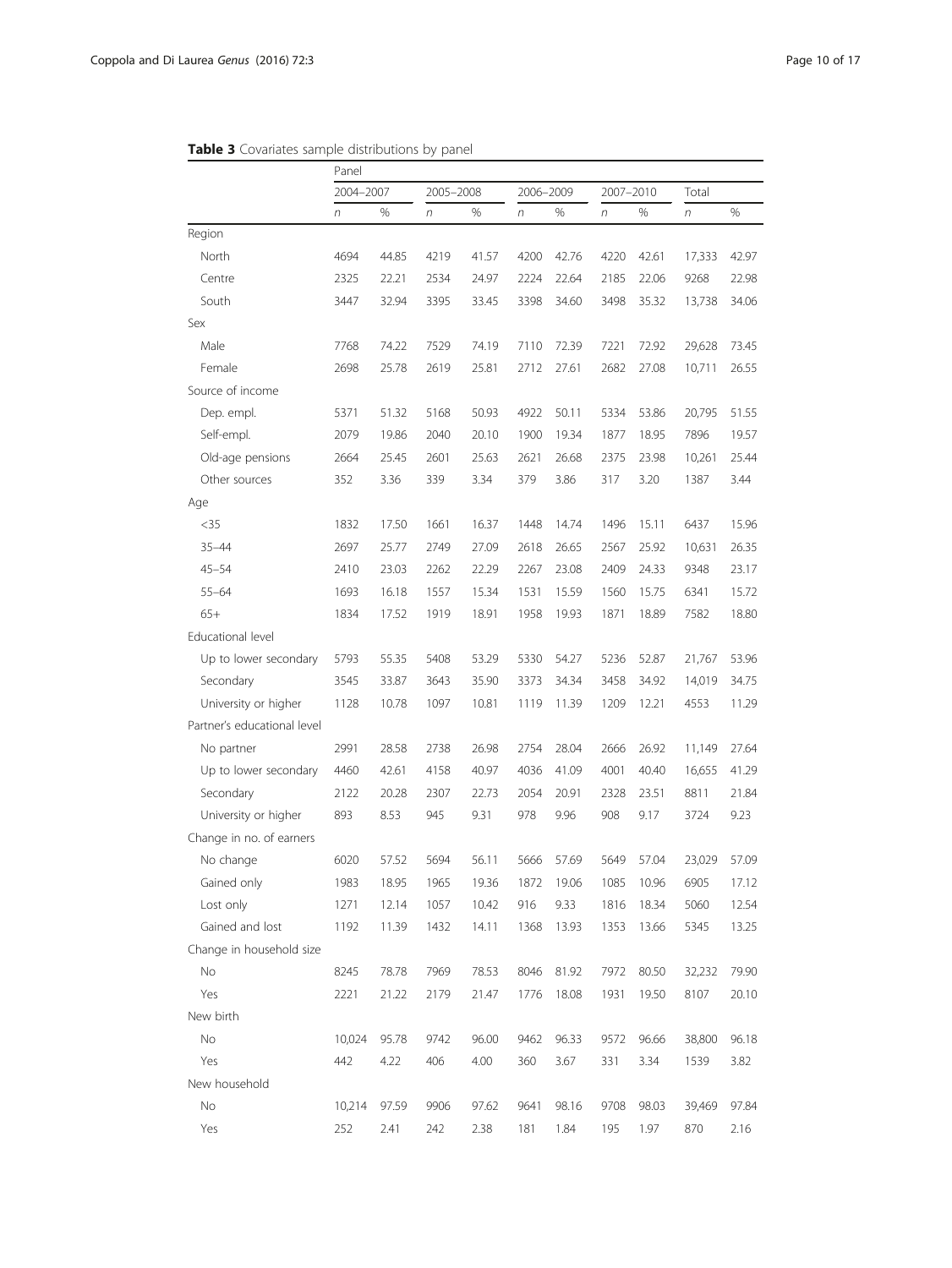<span id="page-10-0"></span>Table 3 Covariates sample distributions by panel (Continued)

| Change in main earner |      |  |  |                                                                   |  |  |
|-----------------------|------|--|--|-------------------------------------------------------------------|--|--|
| No                    | 7451 |  |  | 71.19  7211  71.06  7072  72.00  6943  70.11  28,677  71.09       |  |  |
| Yes                   | 3015 |  |  | 28.81 2937 28.94 2750 28.00 2960 29.89 11,662 28.91               |  |  |
| Total                 |      |  |  | 10,466 100.00 10,148 100.00 9822 100.00 9903 100.00 40,339 100.00 |  |  |

Source: authors' calculation on EU-SILC longitudinal UDB

income, or unable to guarantee adequate economic well-being, as in the case of old-age pensions. The disadvantage of households is greater when the main earner is a woman and especially when her income is from dependent employment or pensions, possibly as a consequence of their lower wages.

As for the dynamic of PARP and territorial differences, the estimates show (i) a slight decrease in the probability of being persistently poor, which becomes 2.6 % lower at the beginning of the crisis, and (ii) a clear disadvantage of the South, characterised by a probability of experiencing persistent poverty 12.9 % higher than in the North. The Centre shows a higher risk of persistent poverty, but it is only about 3 % higher than in the North. The interaction effect between year and region of residence shows a further disadvantage of the South in comparison with the North only before the crisis (2005– 2008), while it becomes no longer significant in the following years. Table [6](#page-12-0) shows the estimates of average marginal effects for the Centre and the South in comparison with the North, by year. Noticeably, the South shows a relevant decrease in the risk of being persistently poor at the beginning of the crisis, when the probability is 11.6 % higher than in the North, while it was about 13 % in the previous years. Thus, our second research hypothesis is not supported by the data: territorial dualism was wider before the crisis and decreased in 2010. This is likely to be due to worsening economic conditions in the North and Centre at the beginning of the crisis, implying a reduction in the disadvantage for the South. An explanation may be found in how the crisis spread over economic activities. Macro-level figures from National Accounts flows (Istat [2013c\)](#page-16-0) show from 2009 (i.e. the income reference period corresponding to the 2010 EU-SILC survey data) a negative impact on household sector disposable income which is more pronounced in the Northern regions. This may be explained by a greater impact of the economic downturn on the export-led production and domestic demand in the North and Centre than in the South. Our results suggest that a similar dynamics holds on income distribution at a micro-level and on persistent poverty as well.

Other main earner and household characteristics and relative changes contribute to determine the likelihood of persistent poverty. Concerning the main earner

Table 4 Covariates sample means and standard deviation by panel

|                 | Panel     |          |           |          |           |          |           |          |       |          |
|-----------------|-----------|----------|-----------|----------|-----------|----------|-----------|----------|-------|----------|
|                 | 2004-2007 |          | 2005-2008 |          | 2006-2009 |          | 2007-2010 |          | Total |          |
|                 | Mean      | St. dev. | Mean      | St. dev. | Mean      | St. dev. | Mean      | St. dev. | Mean  | St. dev. |
| Age             | 49.04     | 15.26    | 49.56     | 15.41    | 50.05     | 15.27    | 49.95     | 15.16    | 49.64 | 15.28    |
| No. of earners  | 2.01      | 0.91     | 1.96      | 0.87     | 1.92      | 0.87     | 2.12      | 1.01     | 2.00  | 0.92     |
| No. of children | 0.73      | 0.94     | 0.77      | 0.97     | 0.76      | 0.99     | 0.75      | 0.97     | 0.75  | 0.97     |
| No. of elder    | 0.38      | 0.68     | 0.39      | 0.68     | 0.41      | 0.70     | 0.40      | 0.69     | 0.39  | 0.69     |

Source: authors' calculation on EU-SILC longitudinal UDB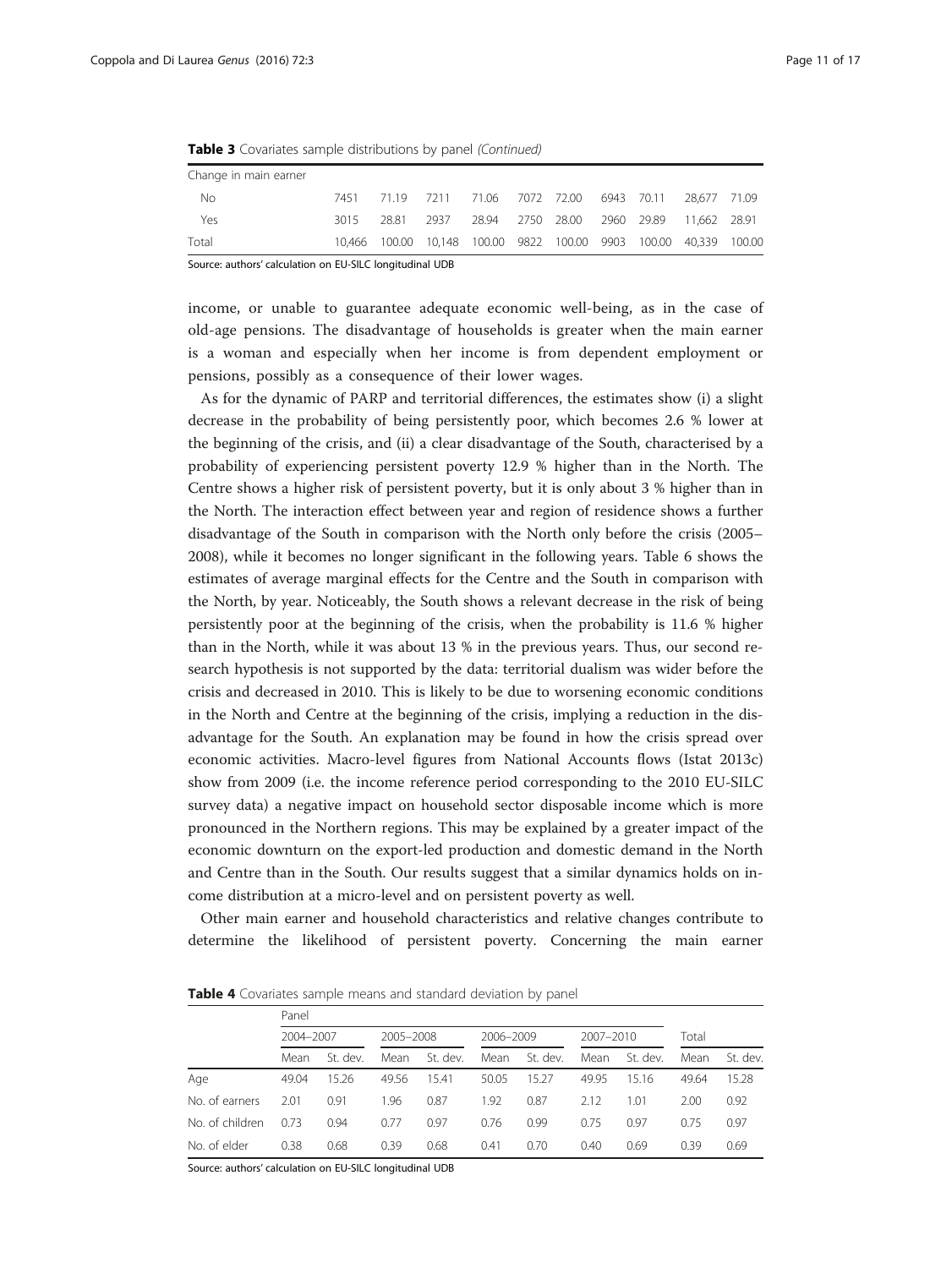<span id="page-11-0"></span>

| <b>Table 5</b> Logistic regression estimates of persistent at risk of poverty individuals and average |  |  |  |  |  |  |
|-------------------------------------------------------------------------------------------------------|--|--|--|--|--|--|
| marginal effects                                                                                      |  |  |  |  |  |  |

|                                                 | Coef.     | Robust<br>std. err. | Sign. | dy/dx     | Unconditional<br>std. err. | Sign. |
|-------------------------------------------------|-----------|---------------------|-------|-----------|----------------------------|-------|
| Sex (ref = Male)                                |           |                     |       |           |                            |       |
| Female                                          | 0.4797    | 0.0889              | $***$ | 0.0328    | 0.0052                     | ***   |
| Source of Income (ref = dependent employment)   |           |                     |       |           |                            |       |
| Self-employment                                 | 0.5252    | 0.0698              | $***$ | 0.0335    | 0.0053                     | ***   |
| Old-age pensions                                | 0.5015    | 0.1012              | ***   | 0.0421    | 0.0080                     | ***   |
| Other income sources                            | 1.2550    | 0.1285              | $***$ | 0.0987    | 0.0115                     | $***$ |
| Year (ref = $2004 - 2007$ )                     |           |                     |       |           |                            |       |
| 2005-2008                                       | $-0.3810$ | 0.1163              | $***$ | $-0.0201$ | 0.0052                     | $***$ |
| 2006-2009                                       | $-0.3391$ | 0.1139              | $**$  | $-0.0139$ | 0.0051                     | **    |
| 2007-2010                                       | $-0.4215$ | 0.1193              | $***$ | $-0.0258$ | 0.0052                     | ***   |
| Region (ref $=$ North)                          |           |                     |       |           |                            |       |
| Centre                                          | 0.4368    | 0.1230              | $***$ | 0.0320    | 0.0044                     | $***$ |
| South                                           | 1.3135    | 0.0954              | ***   | 0.1286    | 0.0043                     | ***   |
| Age (ref $=$ <35 years old)                     |           |                     |       |           |                            |       |
| $35 - 44$                                       | $-0.6359$ | 0.0773              | $***$ | $-0.0521$ | 0.0066                     | $***$ |
| $45 - 54$                                       | $-0.3151$ | 0.0798              | $***$ | $-0.0277$ | 0.0072                     | ***   |
| $55 - 64$                                       | $-0.3214$ | 0.1036              | **    | $-0.0282$ | 0.0091                     | $**$  |
| $65+$                                           | $-0.0711$ | 0.1531              |       | $-0.0066$ | 0.0141                     |       |
| Educational level (ref = up to lower secondary) |           |                     |       |           |                            |       |
| Secondary                                       | $-0.9325$ | 0.0577              | $***$ | $-0.0764$ | 0.0044                     | ***   |
| University degree or higher                     | $-2.2765$ | 0.1588              | ***   | $-0.1323$ | 0.0049                     | ***   |
| Partner's educational level (ref = no partner)  |           |                     |       |           |                            |       |
| Up to lower secondary                           | $-0.0909$ | 0.0682              |       | $-0.0082$ | 0.0062                     |       |
| Secondary                                       | $-0.6197$ | 0.0886              | $***$ | $-0.0492$ | 0.0069                     | ***   |
| University degree or higher                     | $-1.2214$ | 0.1439              | ***   | $-0.0835$ | 0.0081                     | ***   |
| Household composition                           |           |                     |       |           |                            |       |
| No. of earners                                  | $-1.7748$ | 0.1106              | ***   | $-0.1475$ | 0.0092                     | ***   |
| No. of earners <sup>2</sup>                     | 0.1691    | 0.0250              | ***   | 0.0141    | 0.0021                     | ***   |
| No. of children                                 | 0.6897    | 0.0703              | ⋇     | 0.0573    | 0.0058                     | ***   |
| No. of children <sup>2</sup>                    | $-0.0071$ | 0.0191              |       | $-0.0006$ | 0.0016                     |       |
| No. of elder                                    | 0.0125    | 0.1682              |       | 0.0010    | 0.0140                     |       |
| No. of elder <sup>2</sup>                       | 0.1132    | 0.0644              |       | 0.0094    | 0.0054                     |       |
| Change in no. of earners                        |           |                     |       |           |                            |       |
| Gained only                                     | $-0.2324$ | 0.0616              | $***$ | $-0.0166$ | 0.0043                     | ***   |
| Lost only                                       | 1.2421    | 0.0833              | ***   | 0.1227    | 0.0094                     | ***   |
| Gained and lost                                 | 0.8210    | 0.0679              | $***$ | 0.0747    | 0.0068                     | ***   |
| Other household changes                         |           |                     |       |           |                            |       |
| Change in household size (ref = $no$ )          | $-0.3946$ | 0.0803              | ***   | $-0.0310$ | 0.0059                     | ***   |
| New birth (ref = $no$ )                         | 0.4166    | 0.1359              | **    | 0.0377    | 0.0133                     | **    |
| New household (ref = $no$ )                     | $-0.2356$ | 0.1774              |       | $-0.0186$ | 0.0132                     |       |
| Change in main earner (ref = $no$ )             | 0.2356    | 0.0592              | $***$ | 0.0201    | 0.0052                     | ***   |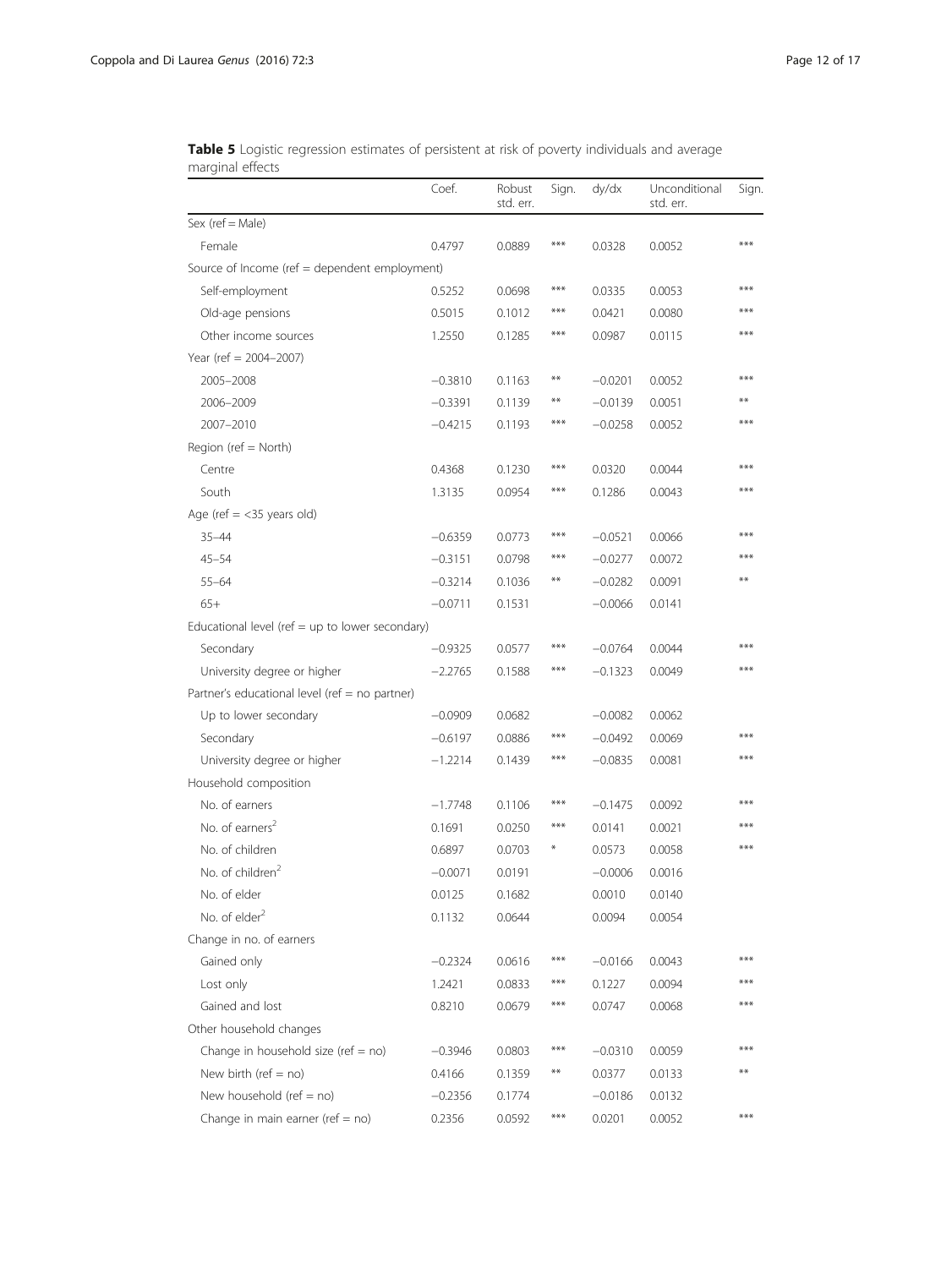| Sex and source of income     |             |        |        |
|------------------------------|-------------|--------|--------|
| Female, self-employment      | $-0.3494$   | 0.1485 | $\ast$ |
| Female, old-age pensions     | 0.0257      | 0.1168 |        |
| Female, other income sources | $-0.6693$   | 0.2024 | $**$   |
| Year and region              |             |        |        |
| 2005-2008, Centre            | $-0.1307$   | 0.1819 |        |
| 2006-2009, Centre            | 0.2806      | 0.1421 | ⋇      |
| 2007-2010, Centre            | 0.1141      | 0.1800 |        |
| 2005-2008, South             | 0.2808      | 0.1384 | $\ast$ |
| 2006-2009, South             | 0.2463      | 0.1835 |        |
| 2007-2010, South             | 0.1348      | 0.1446 |        |
| Constant                     | $-0.5364$   | 0.1490 | $***$  |
| Nr. of observations          | 40,339      |        |        |
| Pseudo $R^2$                 | 0.293       |        |        |
| Log pseudolikelihood         | $-11,018.5$ |        |        |

<span id="page-12-0"></span>Table 5 Logistic regression estimates of persistent at risk of poverty individuals and average marginal effects (Continued)

Source: authors' calculation on EU-SILC longitudinal UDB

\*\*\* $p < 0.001$ ; \*\* $p < 0.01$ ; \* $p < 0.05$ 

characteristics, age is relevant: as expected, households whose main earner is middleaged are better off. In comparison with young main earners (less than 35 years old), those aged between 35 and 44 show a probability of about 5 % lower to be persistently poor, and those aged 45–54 or 55–64 about 2.8 % lower. In contrast, elder main earners do not significantly differ from the young. Thus, when the main earner is either young or old, the household is more likely to be persistently poor. The former are less likely to have achieved a job position that guarantees economic stability or the

Table 6 Average marginal effects, by combination of some specific characteristics

|                      | dy/dx     | Unconditional std. err. | Sign.  |
|----------------------|-----------|-------------------------|--------|
|                      |           |                         |        |
| Female               |           |                         |        |
| Dependent employment | 0.0366    | 0.0072                  | ***    |
| Self-employment      | 0.0117    | 0.0115                  |        |
| Old-age pensions     | 0.0489    | 0.0087                  | ***    |
| Other income sources | $-0.0215$ | 0.0209                  |        |
| Centre               |           |                         |        |
| 2004-2007            | 0.0329    | 0.0096                  | **     |
| 2005-2008            | 0.0175    | 0.0078                  | $\ast$ |
| 2006-2009            | 0.0350    | 0.0088                  | ***    |
| 2007-2010            | 0.0430    | 0.0090                  | ***    |
| South                |           |                         |        |
| 2004-2007            | 0.1254    | 0.0088                  | ***    |
| 2005-2008            | 0.1353    | 0.0085                  | ***    |
| 2006-2009            | 0.1383    | 0.0081                  | ***    |
| 2007-2010            | 0.1155    | 0.0081                  | ***    |

Source: authors' calculation on EU-SILC longitudinal UDB

 $***p<0.001;$   $**p<0.01;$   $*_{P}<0.05$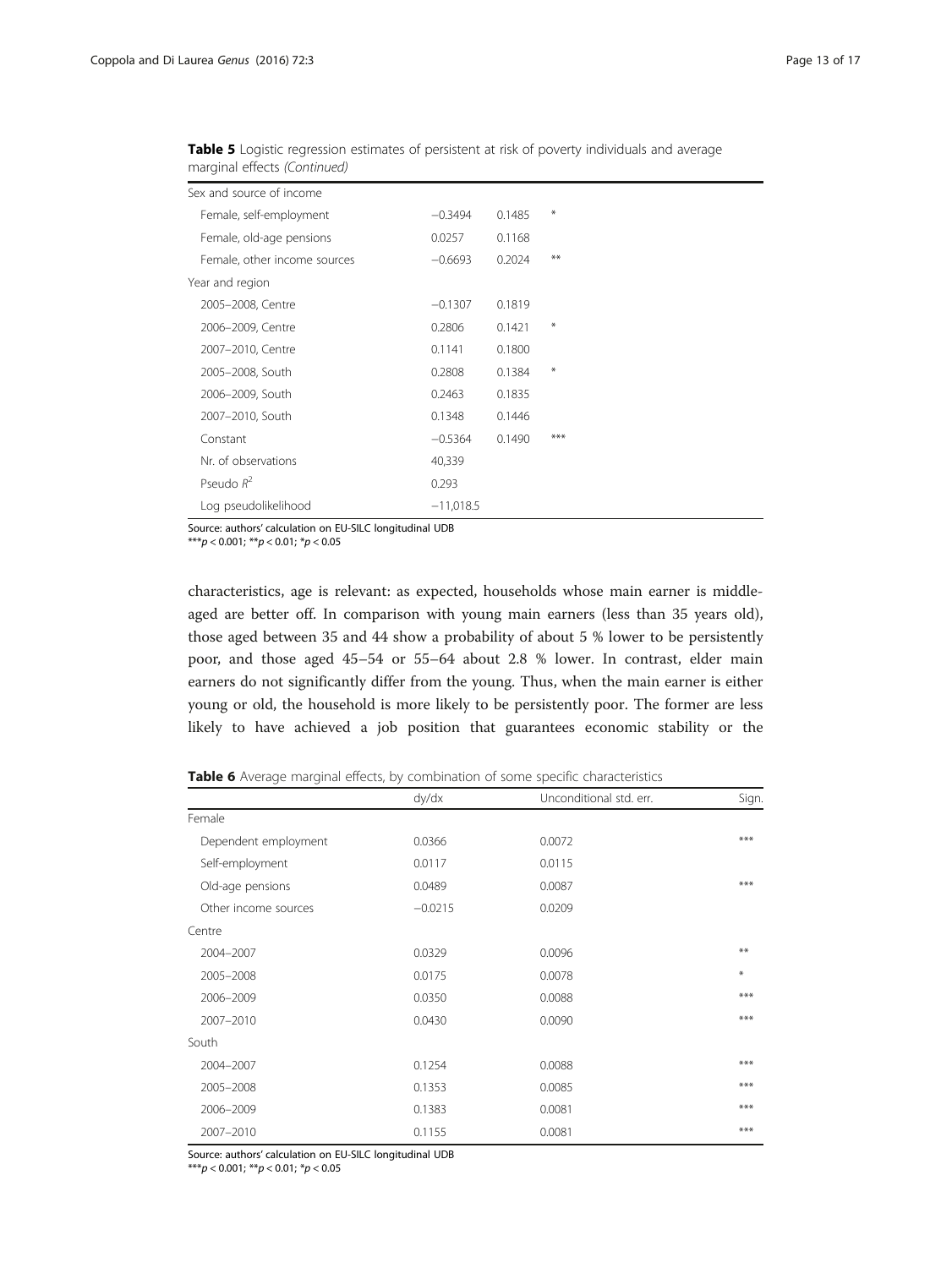<span id="page-13-0"></span>requisites to access social protection benefits. The latter are recipients of a relatively lower and stagnant income.

Main earner's educational achievement is strongly associated with persistent poverty. Highly educated main earners represent households with a much lower risk of being persistently poor (i.e. those with secondary and tertiary education have, respectively, a 7.6 and 13.2 % lower probability than those with lower secondary education). Also the presence of a partner, if highly educated, is relevant. In comparison with single main earners, if he/she has a partner with secondary or tertiary education, the household experiences a risk of being persistently poor, respectively, 4.9 and 8.3 % lower. The presence of a partner with low education does not make any significant difference.

The household composition is also relevant. The risk of being persistently poor increases linearly with the number of children, representing a source of additional costs and needs, as argued, not supported by ad hoc policies. The higher the number of earners, the lower the likelihood of being persistently poor, even if at a decreasing rate. The presence of the elderly, instead, is not associated with a higher risk of experiencing poverty persistently.

The changes that occurred in the households over the period of observation are also related to persistent poverty. Among the events accounted for, the change in number of earners has a preeminent role. By comparing the number of earners in different years, we distinguish among (i) households with the same number of earners in the whole period of observation, (ii) households that have only lost earners (one or more), (iii) households that have only gained earners (one or more), and (iv) households that have both lost and gained earners. The estimates show a slight comparative advantage for those having acquired new earners (showing a 1.7 % lower probability in comparison with households with the same number of earners). In contrast, those who have only lost earners, or both lost and gained earners, respectively, show a 12.3 and 7.5 % higher probability of being persistently poor. Earner loss reduces household economic resources, and it is not balanced by the concurrent gain of other earners in the same period.

Any change in the household size (either an increase or a decrease) is associated with a slightly lower risk of persistent poverty, as is the case for a new household formation. This could be the result of selection: possibly only less vulnerable households engage in structural changes. A new birth, instead, seems to elude this mechanism and is associated with a 3.8 % higher probability of being persistently poor. If the main earner changes, the household is only 0.5 % more likely to be persistently poor. A nonsignificant difference is estimated for new households.

#### Conclusions

We analyse the PARP rate in Italy between 2007 and 2010. This measure of poverty is one of the main indicators used by the European Commission to monitor poverty and social exclusion in the European Union and the only one representing poverty as a dynamic phenomenon. This can help shedding light on the possible determinants of persistent poverty.

Among the poor, the persistently poor are the most vulnerable, because they rarely quit this condition and, even if they do, they are more likely to face other spells of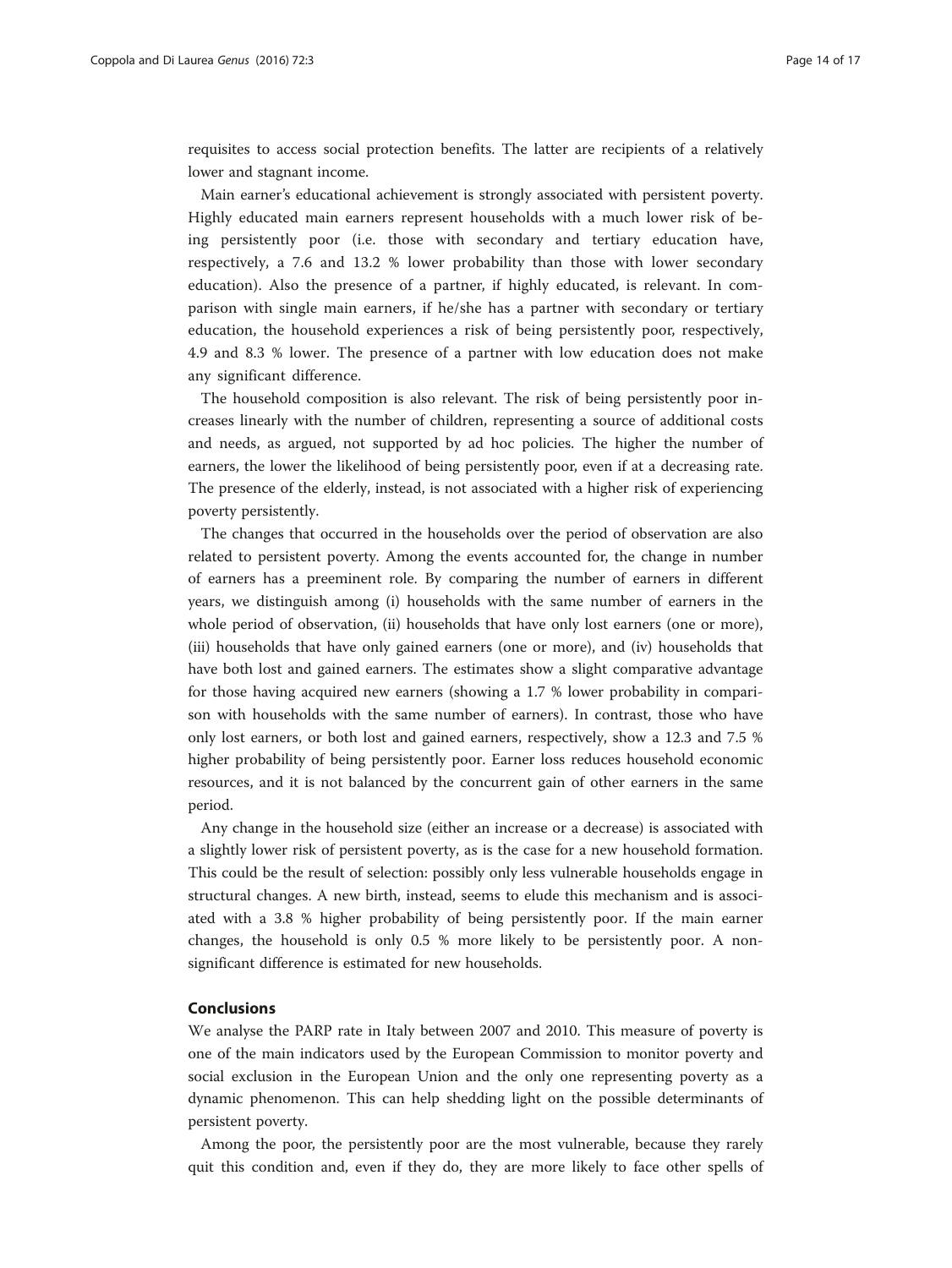poverty in the future. Thus, policies aiming at reducing poverty, as recommended by the Europe 2020 EU's growth strategy, should focus on this group.

Italy represents an interesting case study in the EU being exposed to one of the largest and most persistent poverty rate. Moreover, Italy is characterised by a dramatic territorial dualism, with the South experiencing extremely worse living conditions than the rest of the country.

A weak labour market and an inadequate social protection system characterise this landscape. In particular, the young and women are less favourite in the labour market. The former typically have access to less stable and worse paid jobs. The latter can hardly reconcile family tasks with work. Among workers, only specific categories are supported in case of job loss or income decrease, particularly middle-aged employees in medium-large size firms. This situation is worsened by a welfare system that relies heavily on family ties and that does not address the needs of worse-off households through either universal or means-tested policies. The territorial dualism in terms of persistent poverty is partly explained by an even less favourable labour market in the South, characterised by higher unemployment rates, combined with a more traditional division of roles and the subsequent lower women's commitment to paid work.

In this framework, we focus on the interaction between the Italian labour market and welfare characteristics in shaping the likelihood of being persistently poor, according to households' main earner source of income and gender, as well as the temporal evolution of the territorial dualism during the crisis. As expected, households whose main earner is a recipient of income from dependent employment show lower levels of persistent poverty, because social interventions are tailored in order to protect (part of) them: they are less likely to lose their job and, if they do, they may be eligible to receive some unemployment insurance. In contrast, self-employed and retirees face worse economic conditions. The former cannot rely on ad hoc policies in case of job loss, earning decrease, or reduced economic activity; the latter mostly receive lower and stagnant retirement benefits. When the main earner is a woman, the household is more likely persistently poor because women traditionally play a secondary economic role in Italy.

As for the territorial dualism, the South disadvantage decreases at the beginning of the crisis (2010). A possible explanation is the worsening economic conditions experienced at the beginning of the crisis by the North and Centre, which were affected to a wider extent by the economic downturn.

Other main earner and household characteristics are relevant in determining the risk of being persistently poor. Particularly worth of consideration is human capital endowment that shows a key role in preventing persistent poverty. The presence of children, instead, makes households more vulnerable. As foreseen, the more the earners in the household, the lower is the risk of persistent poverty. The loss of any earner determines a higher risk of poverty persistence and is not balanced by the gain of other earners.

According to our results, the Italian welfare regime appears inadequate to protect worse-off households from the persistent experience of poverty. Policies aiming to promote employment, new entries or re-entries into the labour market, and women labour force participation are appropriate strategies to let households escape from poverty. Ad hoc policies should focus also on the elderly and households with children.

The evidence discussed in this paper is certainly not exhaustive. However, the short period of observation of individuals in EU-SILC hampers the explanatory power of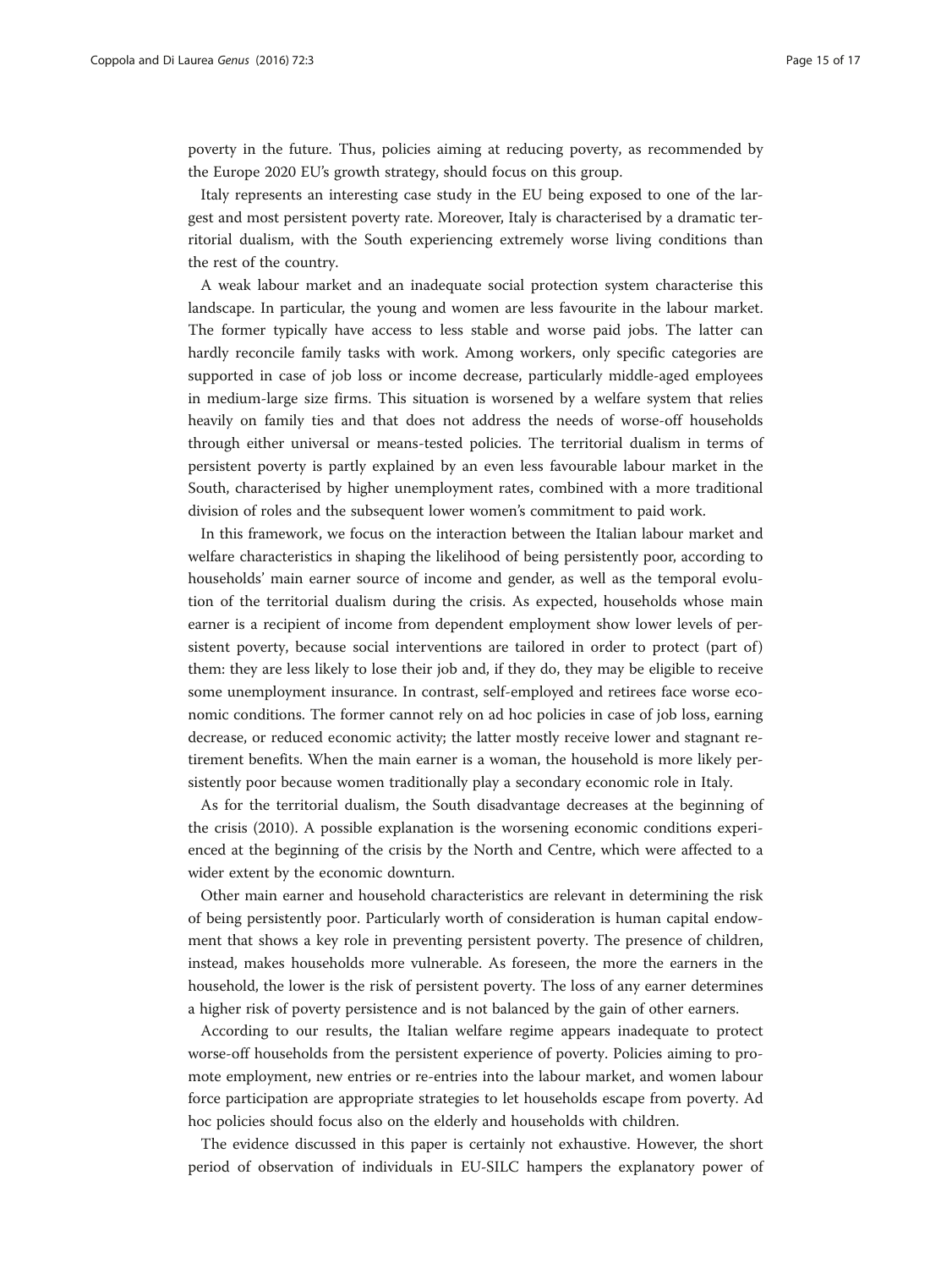<span id="page-15-0"></span>other more sophisticated methods of analysis (Eiffe and Till [2013\)](#page-16-0). We plan to investigate poverty transitions and take explicitly into account poverty duration, as well as the exact timing and pattern of changes in the household characteristics, when richer data will be available.

#### Endnotes

<sup>1</sup>The ARP and PARP rates are estimated on the EU-SILC cross-sectional and longitudinal samples, respectively (the latter is a sub-sample of the former).

 $2$ The severe material deprivation refers to a state of economic strain and the inability to afford four or more of the following items: unexpected expenses; a 1-week annual holiday away from home; a meal involving meat, chicken, or fish every second day; the adequate heating of a dwelling; a washing machine; a coloured television, telephone, or car; and payment arrears (mortgage or rent, utility bills, hire purchase instalments or other loan payments).

<sup>3</sup>The PARP rate in year  $t$  is computed on individuals interviewed in year  $t$  and the previous 3 years (e.g. PARP 2007 is computed on individuals belonging to the 2004– 2007 panel).

<sup>4</sup>If characteristics at last year of observation are controlled for, trigger events cannot be included in the model, because their effects would already be implied in the characteristics as observed in the last wave (e.g. the number of children in the last year of observation already includes the possible effect of a birth occurred during the period of observation). However, models with household and main earner characteristics at last wave have also been estimated: results appear mostly consistent and are available upon request.

5 All household members less than 18 years old are defined as children.

<sup>6</sup>All household members aged 65 years or more are defined as elderly.

#### Competing interests

The authors declare that they have no competing interests.

#### Authors' contributions

LC conceived of the study, performed the statistical analysis, participated in the interpretation of the data, and drafted the manuscript. DDL participated to conceive of the study, contributed to perform the statistical analysis and to the interpretation of the data, and drafted the manuscript. All authors read and approved the final manuscript.

#### Acknowledgements

We would like to thank Leen Vandecasteele, Richard Layte, and two anonymous referees for their useful suggestions and comments and Franz F. Eiffe, Matthias Till, Riccardo Di Cecio, and Stefano Gerosa for their support.

#### Disclaimer

The contents of this article do not reflect the official opinion of the Institution the authors belong to. Responsibility for the views expressed therein lies entirely with the authors.

#### Received: 13 May 2015 Accepted: 12 February 2016 Published online: 14 July 2016

#### References

- Aassve, A, Burgess, S, Dickson, M, Propper, C. (2006). Modelling poverty by non modelling poverty: an application of a simultaneous hazards approach to UK. CASE Discussion Paper Series, 106, Centre for Analysis of Social Exclusion, London School of Economics, London. [http://sticerd.lse.ac.uk/dps/case/cp/CASEpaper106.](http://sticerd.lse.ac.uk/dps/case/cp/CASEpaper106.pdf) [pdf](http://sticerd.lse.ac.uk/dps/case/cp/CASEpaper106.pdf). Accessed 23 Feb 2016
- Andrioupoulou, E, Tsakloglou, P. (2011a). The determinants of poverty transitions in Europe and the role of duration dependence. MPRA Paper 30659. [https://mpra.ub.uni-muenchen.de/30659/1/MPRA\\_paper\\_30659.pdf.](https://mpra.ub.uni-muenchen.de/30659/1/MPRA_paper_30659.pdf) Accessed 23 Feb 2016

Andrioupoulou, E, Tsakloglou, P. (2011b). Once poor, always poor? Do initial conditions matter? Evidence from the ECHP. IZA Discussion Paper Series, 5971.<http://ftp.iza.org/dp5971.pdf>. Accessed 23 Feb 2016

Baldini, M., & Ciani, E. (2011). Inequality and poverty during the Recession in Italy. Politica Economica, 3, 297–322.